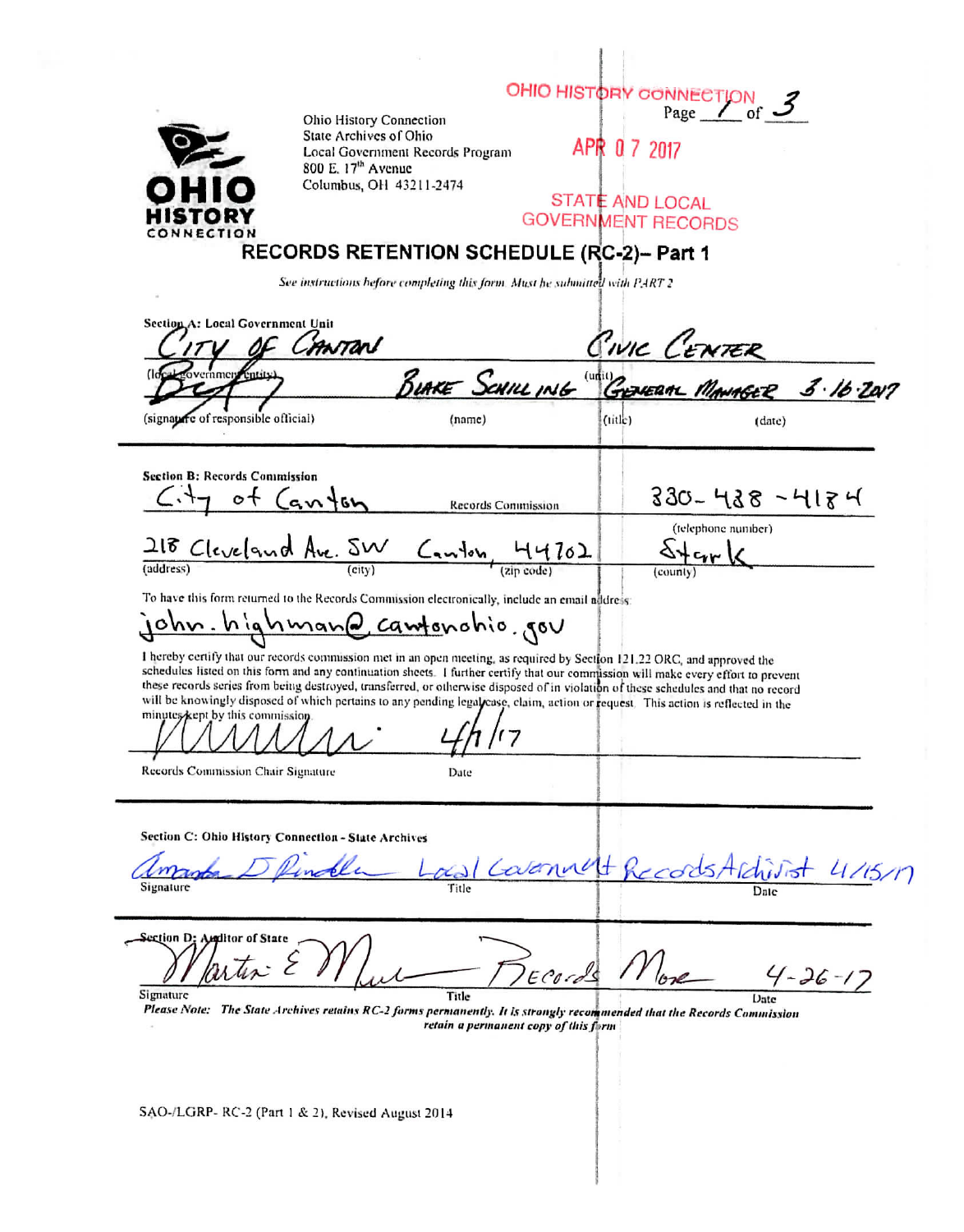Page  $\angle$  of  $\angle$ 

## Section E: RECORDS RETENTION SCHEDULE (RC-2)

See instructions before completing this form.

| (local government entity)                |                                                | . (unit).                                                             |                                                      |                                              |                                 |
|------------------------------------------|------------------------------------------------|-----------------------------------------------------------------------|------------------------------------------------------|----------------------------------------------|---------------------------------|
| $\left\{ \mathbf{1}\right\}$<br>Schedule | (2)<br>Record Title and Description            | (3)<br>Retention                                                      | (4)<br>Media                                         | $\langle \Theta \rangle$<br><b>For welty</b> | (O)<br><b>FOS</b>               |
| Number                                   |                                                | Period)                                                               | Type                                                 | Amiliozof<br>Sidoor .<br><b>MARP</b>         | Gerahat)<br>LD7 .<br><b>LCD</b> |
| CC-01                                    | BUOGET PEEPMANNING DOCUMENTS                   | 5 yenes                                                               | PAPEL<br>AND 102<br>ELECTRONIC                       |                                              |                                 |
| $c - 02$                                 | BULLETINS, POSTERS AND<br>NOTICES TO EMPLOYEES | 1 VETR                                                                | (APGR)<br>30 J o K<br>EIRTENIC                       |                                              | $\Box$                          |
| CC-03                                    | EVENT CONTRACTS                                | $9$ $\mu$ s, $6$ $\mu$ $\mu$ z<br>Pip. + F Constant<br>MCL. PARTY PR. | <b>CAPER</b><br>سم م/ من<br>ELECTIONIC               |                                              | DΙ                              |
| $0 - 04$                                 | VENDOR CONTRACTS                               | 9 YRS. A MER<br>EXT. . F.Confrant<br>Ma. DARAMY POST EXECTENCE        | PAPER<br><b>AMP/AL</b>                               |                                              | m                               |
| CC-05                                    | GRRESPONDENCE                                  | Yetik                                                                 | PAPE R<br>AND IOR<br>:UZTENIC                        |                                              | 门                               |
| $C\epsilon$ -06                          | DELIVERY / PACKING SUPS                        | $Z$ yenes                                                             | Parez                                                |                                              | IT.                             |
| $cc$ -07                                 | E-MAIL                                         | 5 years                                                               | DECTRONE                                             |                                              |                                 |
| $C - 08$                                 | LEASES (EQUIPMENT)                             | 2 YEPEŞ<br>HFRIL EXP                                                  | <b>PAPER</b><br>$A = \sqrt{e^2}$<br><b>ELETRONIC</b> |                                              |                                 |
| $n - 09$                                 | EQUIPMENT MAINTENANCE<br>Rezozos               | LIFE OF<br>EQUIPAQUI                                                  | IAPER_<br>oono I e L<br>EIEITIONI C                  |                                              |                                 |
| $CC$ -10                                 | Vour MAIL                                      | UNTU NI<br>LONGE F.<br>N.BELSON                                       | Evetpork<br>RECOUNT                                  |                                              |                                 |
| $(2c - 1)$                               | INSURANCE CERTIFICATES                         | Z yeper<br>Afrz EXP.                                                  | PARTL<br>' Ada) IR.<br>EXETERNIK                     |                                              | П                               |
| $CC - 12$                                | INVOICES AND SUPPORTNO DOCS.                   | 3 yezh 5                                                              | PARTI-<br>Ario /or<br>FBALWHL                        |                                              |                                 |
| $C - 13$                                 | TRANGL EXIENSE RECORDS                         | 3 years                                                               | <u>forman</u><br>تات / معم <sub>د</sub><br>ELEITANK  |                                              |                                 |
| $CC - 14$                                | EMPLOYEE PERFORMANCE EVAL.                     | 5 yezhes                                                              | THE C.<br>Earbwi                                     |                                              |                                 |
|                                          | CC-15 SAFET MEETING MUNICES                    | 245ARS AND / PR                                                       | PAPET-                                               |                                              | $\Box$                          |
|                                          | ce-1b SAFETY PROGRAMS                          | $5$ yenes                                                             | TAPER<br>Blictha ni M                                |                                              |                                 |
|                                          | CL-17 EMPLOYEE CERTERATIONS                    | 2 YERES TARER<br>Mar Exp.                                             | <b>FART FONIC</b>                                    |                                              |                                 |
|                                          |                                                | 2 years                                                               | <b>PHREK</b><br>$T^{\mu\nu}$ // $F$<br>EKSTRANIL     |                                              |                                 |

SAO-/LGRP- RC-2 (Part 1 & 2), Revised August 2014